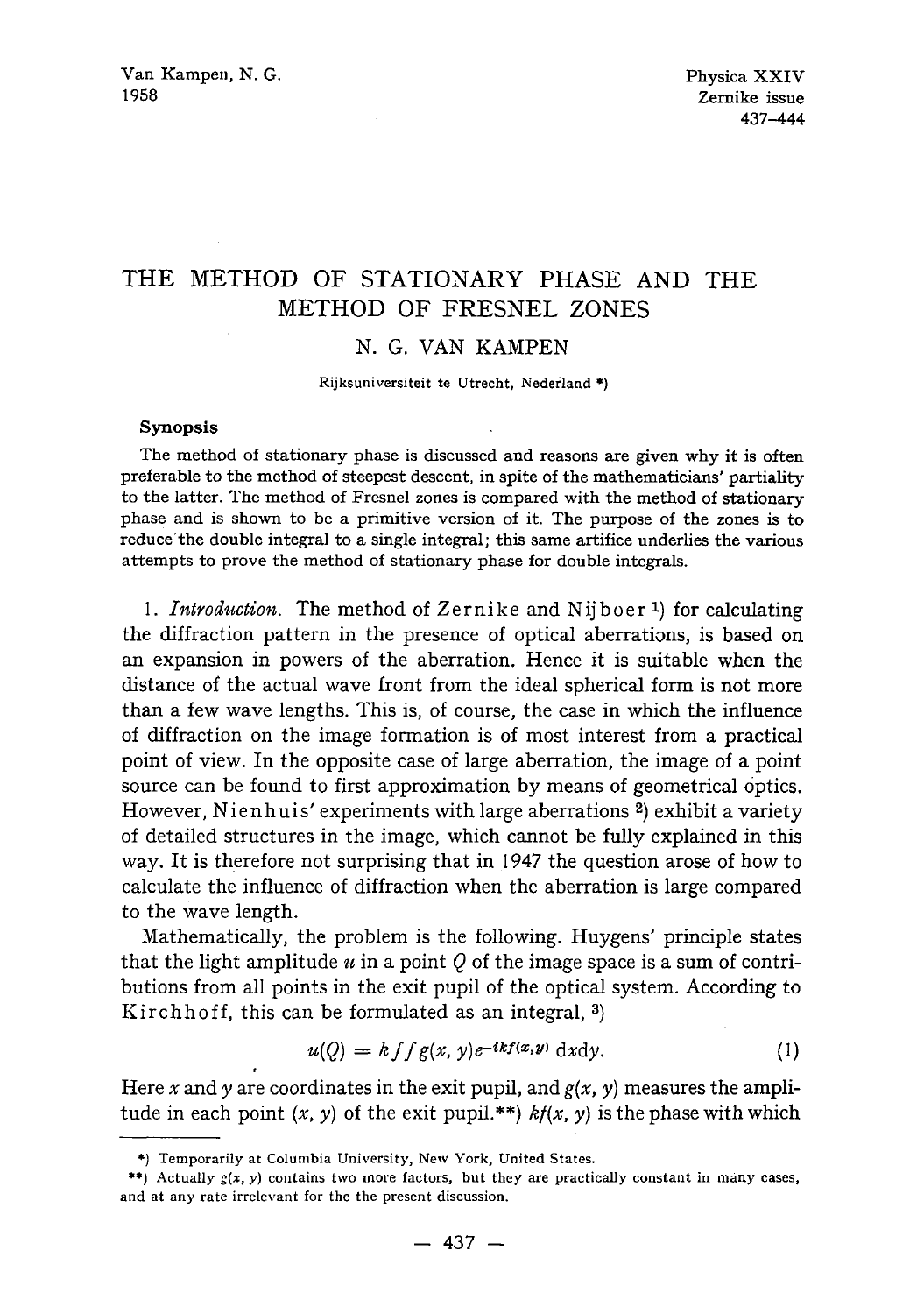a light ray from  $(x, y)$  arrives in Q. Alternatively one may say that k is the wave number, and  $f(x, y)$  the distance between Q and the projection of  $(x, y)$  on some fixed wave front, for instance the one through the centre of the exit pupil. Our problem is to evaluate this integral for large aberrations, or what amounts to the same, for large k.

2. The method of stationary phase (MSP). The appropriate mathematical method for dealing with integrals involving rapidly varying phase factors is the method of stationary phase  $4$ )  $5$ ). This method dates back to Stokes and has been used by Kelvin to derive the concept of group velocity 4). It is a valuable tool in many different fields of physics, wherever one has to do with' a superposition of a continuous distribution of coherent waves  $6$ ).

The basic idea is that for large  $k$  the exponential varies so rapidly that the contributions from the various elements *dxdy* to the integral almost completely cancel each other, so that the net result is extremely small. This cancellation, however, will not be effective if  $f$  does not vary with  $x$  and  $y$ ; therefore the contribution from the vicinity of any point where  $f$  is stationary i.e.,

$$
\frac{\partial f}{\partial x} = \frac{\partial f}{\partial y} = 0, \tag{2}
$$

must be calculated separately. It turns out that these are the main contributions to the integral. Such points are called "critical points of the first kind". In addition, the cancellation may also become ineffective in the neighbourhood of the limits of integration, which gives rise to critical points of the second and third kinds. Their contributions are of a higher order in *1/k* and represent the diffraction at the edge of the aperture 7).

Until recently, mathematicians were little interested in the method of stationary phase  $\frac{8}{1}$ . The reason is that by shifting the integration path into the complex plane, one can (at least for integrals with one variable) make the exponent real, so that the method of steepest descent ("Sattelpunktmethode", reference (4), p. 235) applies. It is then much easier to prove that the result is actually an asymptotic series for large  $k$  (in the sense of Poincaré<sup>9</sup>). Yet I feel that it is incorrect to regard the method of stationary phase as an illegitimate child of the steepest descent, for the following reasons.

(i) Even in simple examples the construction of the correct path of steepest descent often requires a cumbersome investigation of the analytic behavior of the exponent  $f$ , whereas the MSP only takes a few lines. It is true that the latter gives less general results, but usually it gives just those results in which the physicist is interested.

(ii) The method of steepest descent cannot readily be applied to integrals between finite limits, unless these limits happen to be essential singularities of the integrand. In mathematics this is usually the case, for instance, when the integral arises from the solution of a differential equation. But in inte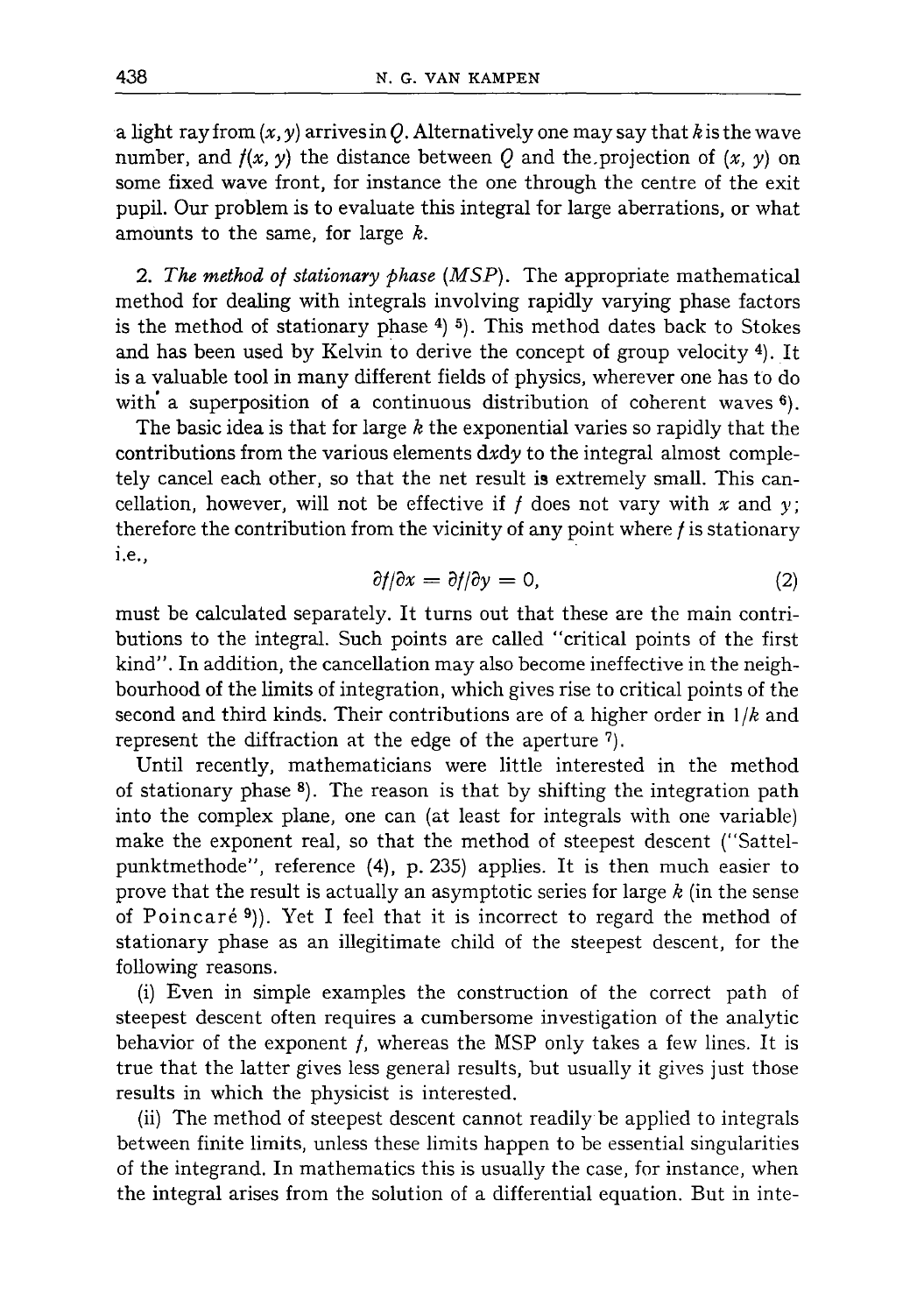grals arising from physical problems the limits are often arbitrary numbers.

(iii) The generalization of the method of steepest descent to multiple integrals seems hardly practicable.

(iv) There is in general no justification to assume of a function arising in a physical problem (such as in our case the aberration function) that it has an analytic continuation. It is true that one always approximates such functions by analytical expressions, but the behaviour of these approximating functions in the complex plane depends strongly on the special form of the approximation one chooses. Hence no direct physical meaning can be attributed to the contributions of the various saddle points in the complex plane. On the other hand, when using the MSP the contributions from the different critical points have an immediate physical interpretation \*). This will be made clear in the following section by showing that the MSP, when applied to the Kirchhoff integral, can be regarded as an improved version of the well known "method of Fresnel zones".

3. Comparison with the method of Fresnel zones  $(MFZ)$ . Since  $f(x, y)$  is the distance between the fixed point  $Q$  and the point  $(x, y)$ , the condition  $(2)$ tells that each critical point of the first kind is the foot of a normal through Q on the *wave* front. These are just the points from which a geometrical ray passes through Q. In the neighbourhood of such a critical point,  $(x_0, y_0)$ say, / can be expanded

$$
\Delta f = f(x_0 + \xi, y_0 + \eta) - f(x_0, y_0) = a\xi^2 + 2b\xi\eta + c\eta^2 + \ldots
$$

The following possibilities must be distinguished.

- (a) *f* has a maximum in  $(x_0, y_0)$ ,  $\Delta f$  is negative definite;
- (b) has a minimum in  $(x_0, y_0)$ ,  $\Delta f$  is positive definite;
- *(c) A/takes* both positive and negative values, / is only stationary;
- (d)  $\Delta f$  is semi-definite, there is one direction  $\zeta/\eta$  along which f does not vary.

For each of these cases we shall compare the MFZ with the MSP.

(a) The method of stationary phase yields for the contribution of a point  $(x_0, y_0)$  of this type, in lowest approximation  $7$ ),

$$
kg_0 e^{-ikf_0} \int_{-\infty}^{+\infty} e^{-ik(a\xi^2 + 2b\xi\eta + c\eta^2)} d\xi d\eta
$$
  
=  $g_0 e^{-ikf_0} e^{\frac{1}{2}\pi i} \pi/\sqrt{ab - c^2}$  (3)

The first factor is the amplitude in the point  $x_0$ ,  $y_0$ , the second factor is the phase lag due to the distance from  $(x_0, y_0)$  to Q. The phase factor  $e^{\frac{1}{2} \pi i}$  is connected with 'the fact that the rays coming from the neighbourhood of  $(x_0, y_0)$  have a focus between Q and the wave front. The remaining amplitude

<sup>\*)</sup> It should be emphasized, however, that the MSP only applies when f is real. This remark removes the arbitrariness in the result which Eckart<sup>6</sup>) found. In dispersion theory complex exponents do occur, so that one is forced to shift the integration **path.** Fortunately in this case **the**  causality principle guarantees that an analytic continuation exists!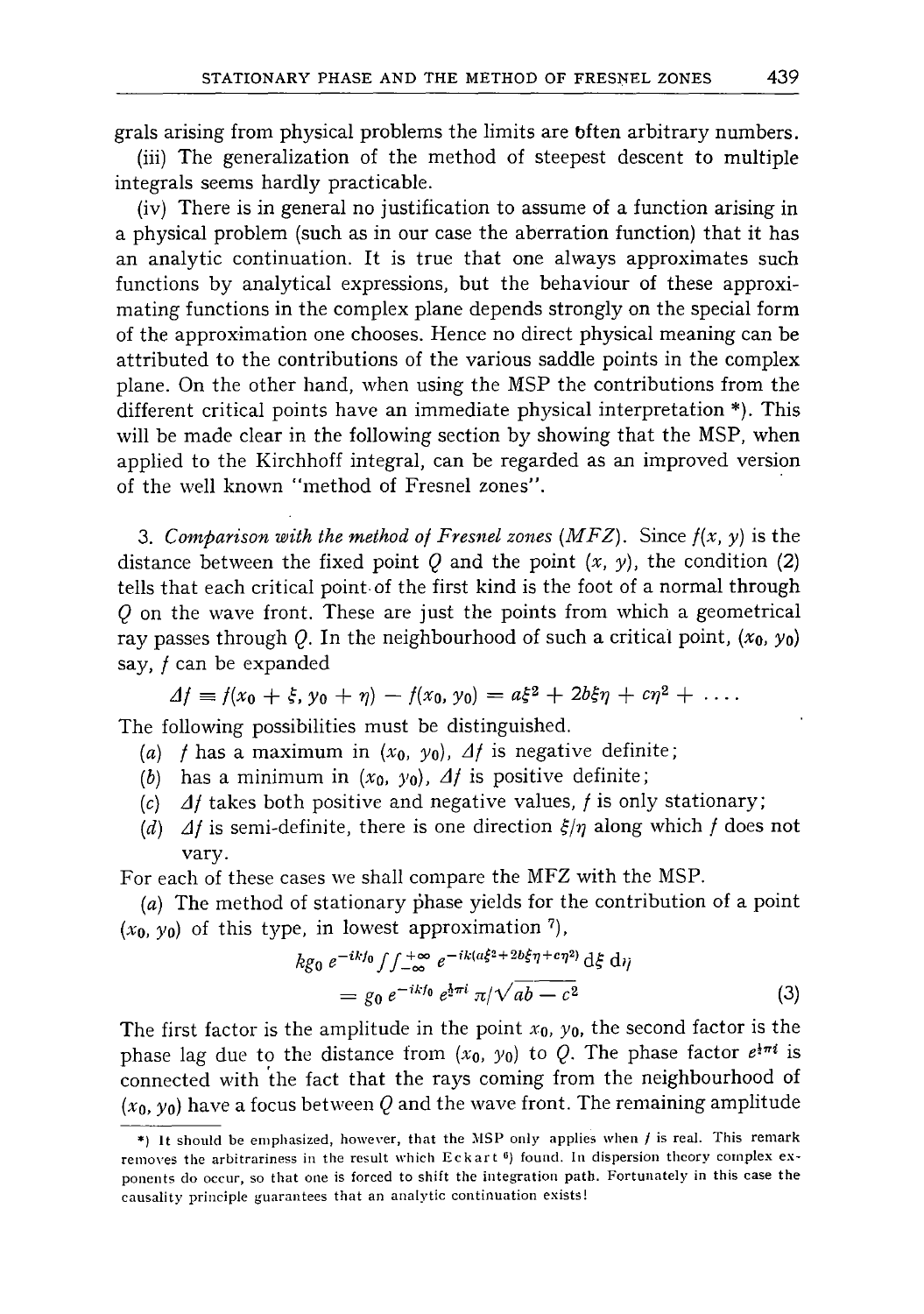factor measures the area on the wave front that is effective in contributing to the amplitude in Q.

According to the method of Fresnel zones 10) one would of course write the first and second factor, and also the third one, although this "anomalous" phase has been the subject of some discussion <sup>11</sup>). Instead of the last factor one would calculate the area A of the first Fresnel zone, that is, the area of the ellipse (fig. 1)

$$
\Delta f = a\xi^2 + 2b\xi\eta + c\eta^2 = -\frac{1}{2}\lambda;
$$
  

$$
A = \frac{1}{2}\pi\lambda(ab - c^2)^{-\frac{1}{2}}.
$$
 (4)

which is

One then has to take half the contribution of this first zone, which leads to the result (3) with a spurious factor  $\frac{1}{4} \lambda$ . Thus the correct amplitude is







Fig. 2

obtained by taking the result of the MFZ and adding the factor  $4/\lambda = 2k/\pi$ .

(b) This case is identical with  $(a)$ , but for the anomalous phase factor, which is now  $e^{-\frac{1}{2}\pi i}$ . To this category belongs the propagation of light in free space; one then has to take for the wave front a sphere around the light source 12).

(c) The MSP gives almost the same expression (3); one only has to write  $|ab - c^2|$  under the square root, because the determinant is now negative,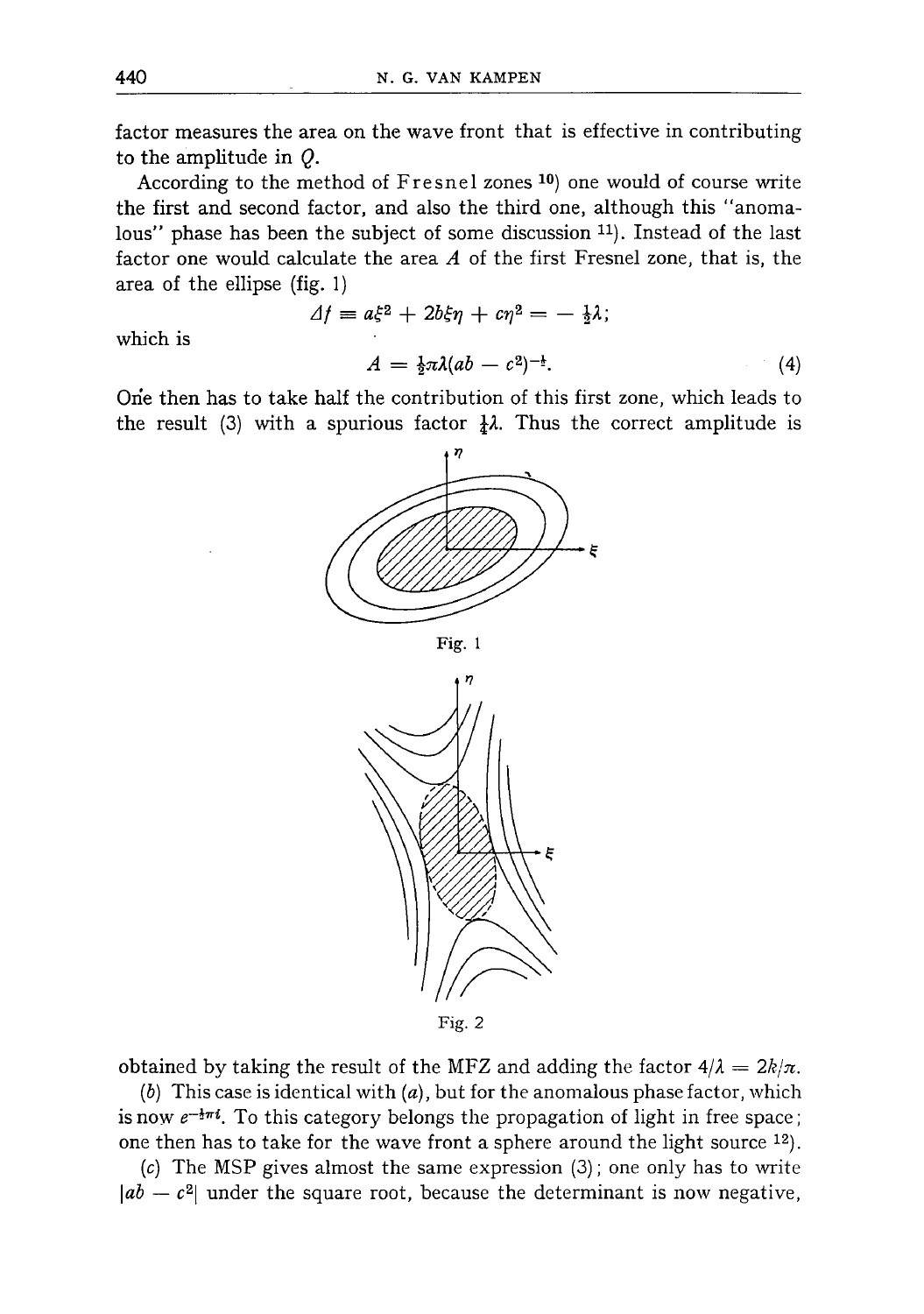and moreover the phase factor  $e^{\frac{1}{2} \pi i}$  has to be omitted. Fokker <sup>13</sup>) suggested the application of the method of Fresnel zones to this case, but as the Fresnel zones are hyperbolic and extend to infinity, it is not possible to guess the factor that measures the effective area on the wave front. The MSP, however, gives the following recipe. Take the hyperbolas given by

$$
\Delta f = \pm \frac{1}{2}\lambda;
$$

then (4) is the area of the inscribed ellipse (fig. 2), supposing that the absolute value of the square root is taken. Thus the light amplitude arising from a critical point of the first kind with hyperbolic Fresnel zones may be written

$$
(2k/\pi) g_0 e^{-ikf_0} \cdot \frac{1}{2}A.
$$

(d) There is a "ridge" on the wave front, i.e., a curve on which  $f(x, y)$ is constant and greater (say) than in the neighbourhood of the curve (fig. 3).



Fig. 3

All points on the curve have stationary phase. Let s measure the length along the curve and  $\xi$  the distance from it, then

$$
f(x, y) = f_1(s) - \xi^2 f_2(s) + \ldots
$$

The contribution of this stationary curve to (1) is

$$
k \int g_1(s) \ e^{-ikf_1(s)} \ ds \int_{-\infty}^{+\infty} e^{ikf_2(s)\xi^2} \ d\xi =
$$
  
=  $\frac{1}{2} k \int g_1(s) \ e^{-ikf_1(s)} B(s) \ ds \ . \ e^{\frac{1}{4}\pi i}$ .

Here  $B(s) = \sqrt{2\lambda/f_2(s)}$  is the breadth of the first Fresnel zone, i.e., the strip along the curve in which the variation of f is less than  $\frac{1}{2}\lambda$ . From the MFZ one would find half the integral, so that the correct result differs from it by an additional factor  $k$ .

A critical point of the second kind is a point on the edge of the exit pupil for which *f* is stationary along the edge:  $\partial f/\partial s = 0$ . These points give rise to "diffraction rays", which were first derived from the Kirchhoff integral by Rubinowicz<sup>'14</sup>). In the neighbourhood of such a point  $(x_0, y_0)$  one has

$$
\Delta f = a\xi^2 + b\eta.
$$

There are two possibilities to be distinguished, according as the parabolas of constant  $\Delta f$  look like in fig. 4 or like in fig. 5 (a and b of the same or the opposite sign respectively).

Physica XXIV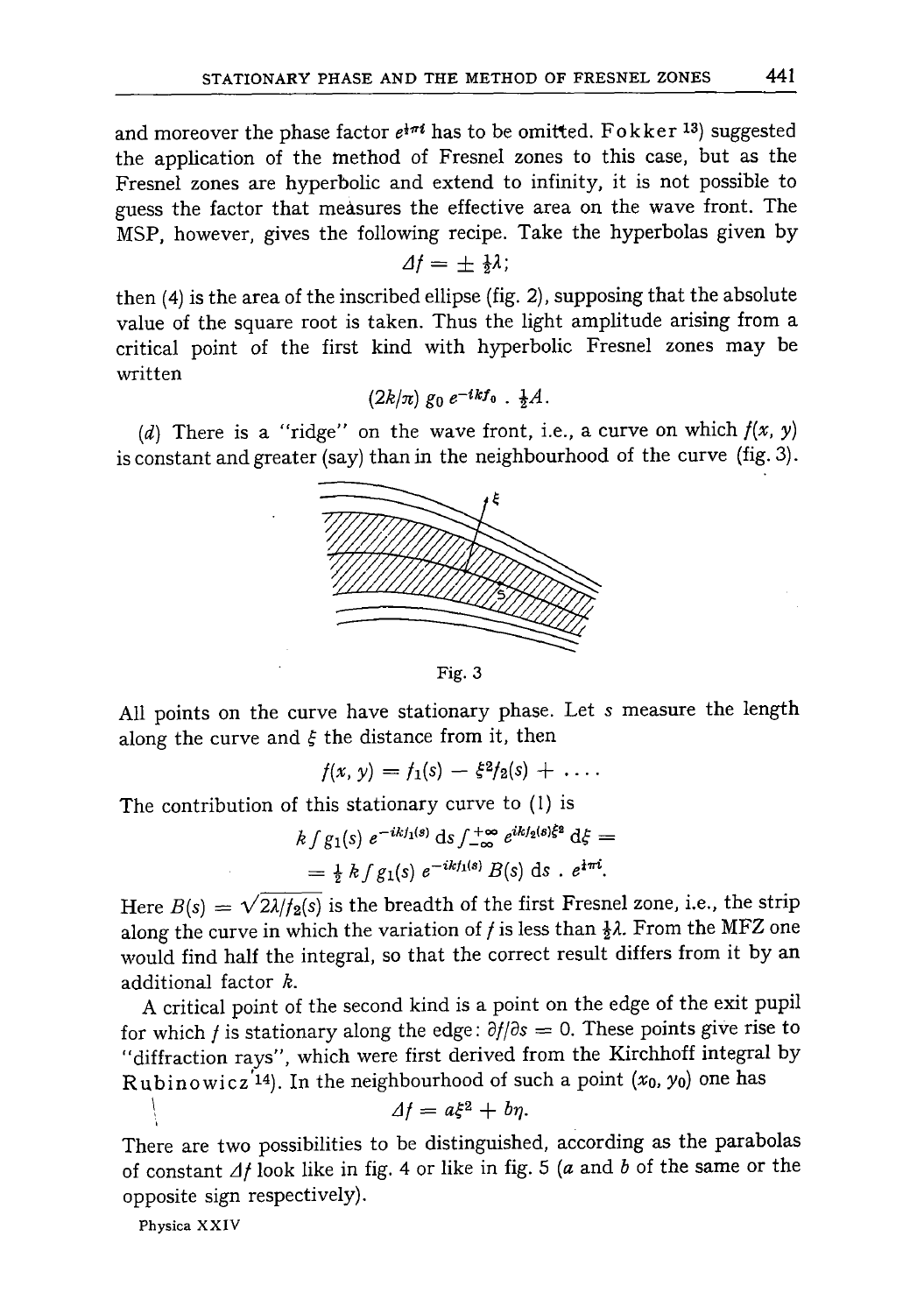

Fig. 4

(e) In the first case (fig. 4) the MSP gives for the contribution of  $(x_0, y_0)$ 

$$
kg_0 e^{-ikf_0} \int_{-\infty}^{+\infty} e^{-ikq\xi^2} d\xi \int_0^{\infty} e^{-ikb\eta} d\eta =
$$
  
=  $kg_0 e^{-ikf_0} \sqrt{\frac{\pi}{k |a|}} e^{\mp i\pi i} \frac{1}{ikb}.$  (5)

The area of the first Fresnel zone is  $A = \frac{1}{3}\sqrt{2} \lambda^{3/2} |a|^{-\frac{1}{2}} |b|^{-1}$ . Thus (5) may be written

$$
[3k/2\pi i] g_0 e^{-ikf_0} \cdot \frac{1}{2} A \cdot e^{\mp i\pi i}, \tag{6}
$$

exhibiting the factor that has to be added to the MFZ to obtain the exact result.



(f) The case of fig. 5 need not be computed separately, because the contribution of this critical point must be just the opposite of the wave that is suppressed by the diaphragm. Hence the contribution of such a point is (6) with a minus sign, where  $A$  is now the area of the first "hidden Fresnel zone".

*4. Discussion.* In the preceding section it was explicitly shown for a number of examples that the MFZ gives the same result as the first order MSP. The only factor which the MFZ is unable to determine depends on the wave length and the nature of the critical point, but not on the values of the coefficients in  $f$ ; these are taken care of in the factor  $A$ . What is the general reason why these coefficients always occur in a combination that can be interpreted as the area of a Fresnel zone ?

To answer this question, we consider the contribution from the neighbourhood of one particular critical point  $(x_0, y_0)$ . Let  $G(v)$  dv be the area between the curves  $\Delta f(x, y) = v$  and  $\Delta f(x, y) = v + dv$ . Suppose that for  $v \to 0$  the function  $G(v)$  behaves like  $Cv<sup>p</sup>$ , where  $\phi$  is a number depending on the nature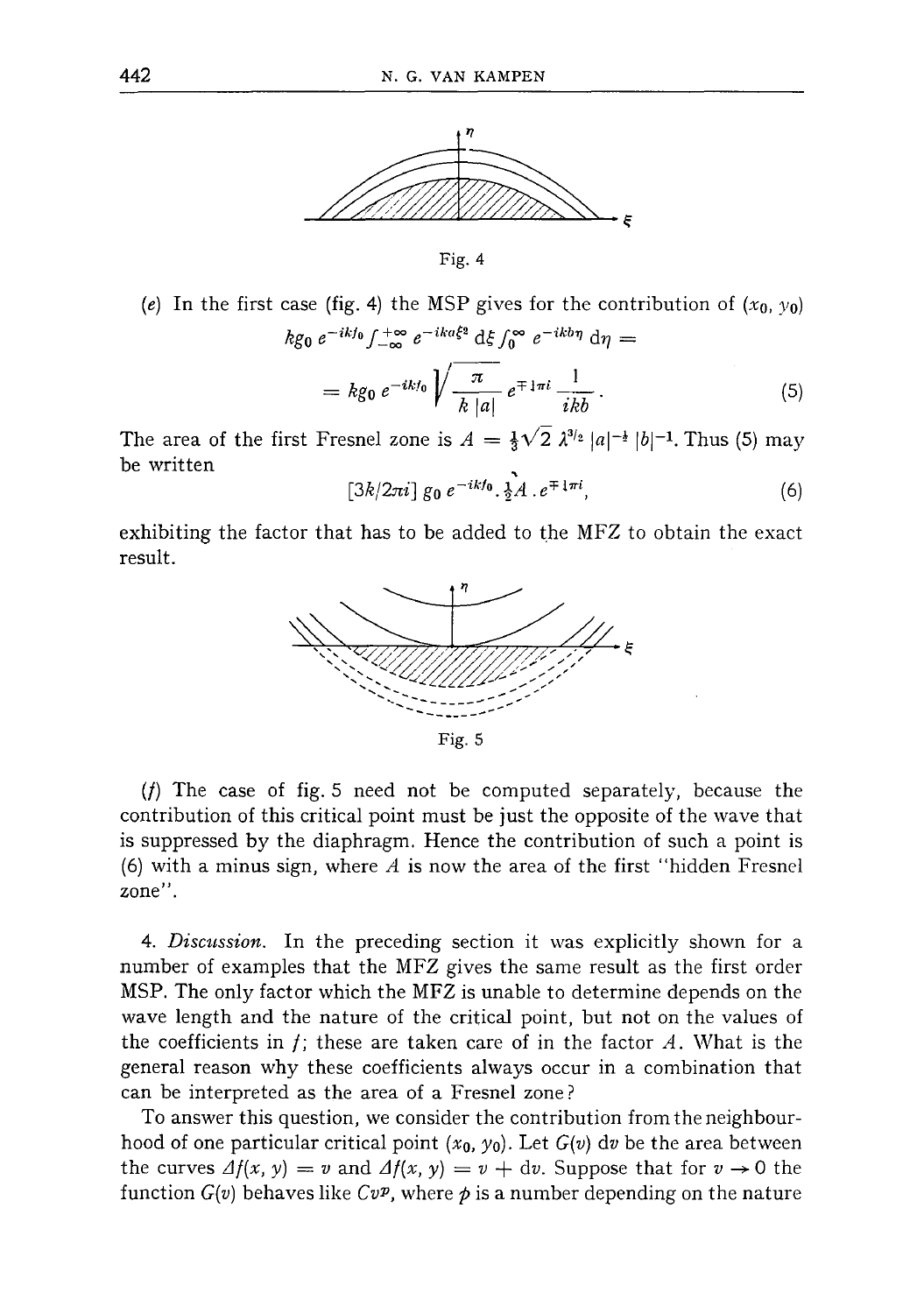of the singularity. For example,  $p = 0$  in case (*a*) and  $p = \frac{1}{2}$  in case (*e*). The area of the first Fresnel zone is

$$
A = \int_0^{\frac{1}{2}} G(v) dv = C(p+1)^{-1} (\frac{1}{2}\lambda)^{p+1}.
$$
 (7)

On the other hand, using *G(v)* one can write the contribution to (1) from the neighbourhood of  $(x_0, y_0)$  as a single integral:

$$
u = k g_0 e^{-ikt_0} \int_0^{\varepsilon} G(v) e^{-ikv} dv.
$$

The MSP for single integrals can now be applied, giving for the contribution at  $v = 0$  to first approximation

$$
kg_0 e^{-ikf_0} C f_0^{\epsilon} v^p e^{-ikv} dv \sim kg_0 e^{-ikf_0} C \Gamma(\phi + 1)/(ik)^{p+1}
$$

On account of (7) this can be written in the form

$$
[2k(\pi i)^{-p-1} \Gamma(p+2)] \, g_0 \, e^{-ikf_0} \cdot \frac{1}{2}A.
$$

The last two factors constitute the expression one would find from the MFZ. The factor  $i^{-p-1}$  in the brackets is the anomalous phase, and the other quantities in  $\lceil \cdot \rceil$  are the factor that cannot be found from the MFZ.

In the above argument the investigation of a critical point of a double integral has been reduced to applying the MSP to a single integral. This artifice has been used already by Kirchhoff  $12$ ) in the case of a spherical wave front (in which case there is just one critical point of the first kind). More generally, it provides a means for proving the correctness of the MSP for double integrals \*), because the MSP for single integrals is much easier to handle and has been thoroughly studied by Van der Corput 15). Several proofs along this line have been published 16) \*\*) However, there is one difficulty.

The artifice does not apply to critical points of "hyperbolic type", such as case  $(c)$ , fig. 2. Here the Fresnel zones are not confined to the vicinity of the critical point, but extend far into the exit pupil. Hence one must first isolate the critical point (by means of a neutralisator  $15$ )), which makes it possible to define  $G(v)$ ; it then turns out that  $G(v)$  has a logarithmic singularity at  $v = 0$ . This can again be handled by applying the MSP for single integrals, if one deals with the positive and negative values of  $v$  separately. Recently a proof along these lines was obtained by Berghuis<sup>17</sup>). However by separating the positive and negative values of  $\nu$  one disregards the fact that they largely compensate each other, so that the results are not as simple as

<sup>\*)</sup> It is easy to show that the MSP gives rise to a power series in  $1/k$ , but what has to be proved is that this series is an asymptotic expansion in the sence of Poincar6. Of course, one should not confuse a heuristic derivation with a proof. $19$ ).

<sup>\*\*)</sup> The obvious approach would be to treat (1) as a repeated integral and to apply the MSP to the  $x$  and  $y$  integrations separately. This, however, leads to difficulties, because the first step gives rise to zeros in the denominator. These difficulties can be partly overcome in the lowest order  $20$ , but probably not in the higher terms of the asymptotic expansion.